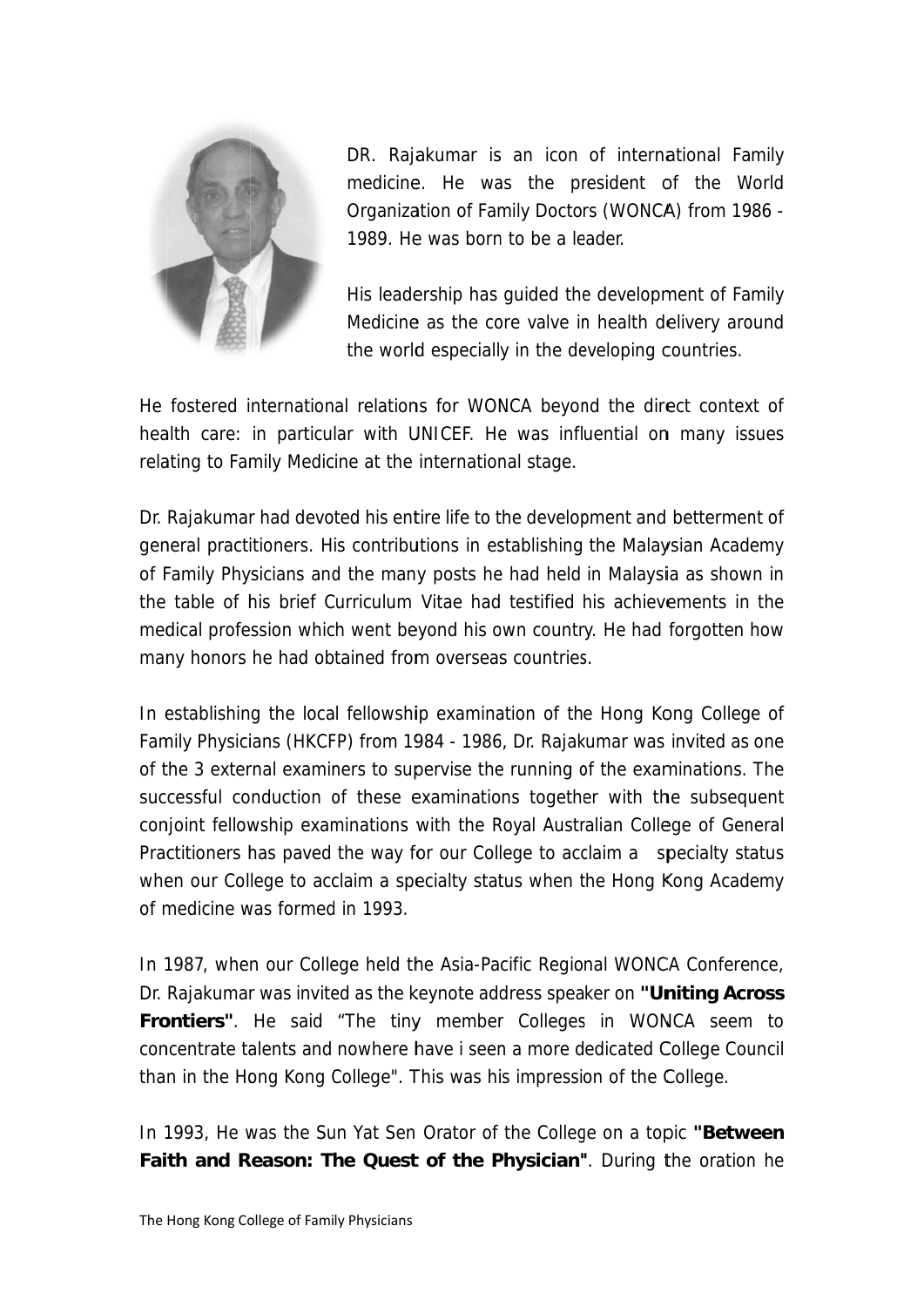cautioned us" Coming back to Hong Kong, i find a strong and mature College. With your admission as a specialty into the Academy of Medicine, you are ahead of the rest of us. If I may offer a word of advice, it is that you face rapid change and great challenges and it is not sufficient to merely be more energetic with old approaches. There is a whole new world ahead of you that calls for new ways of thinking and working." His love and hope in our College is well illustrated in his comments.

By virtue of his contributions in the help of steering the College, he was conferred Honorary Fellowship of the College in 1996.

Dr. Rajakumar was a man of deep passion, full of love and devotion. He maintained his solo practice till he was found ill 2 years ago. He had a magnetic personality and was held the highest esteem by his patients. He was a shining example of a compassionate, knowledgeable and skillful family doctor. His main hobby of life was reading which gave him. I was astonished to visit his private library at his home with thousands of books of different natures. While mourning at the loss of a great leader in Family Medicine, we are all very proud to witness Dr. Rajakumar's role in the evolution of Family Medicine in Hong Kong. He will be dearly missed by all who knew him and will be forever remembered in our hearts. Dr. Rajakumar is survived by his wife Kit Hong, daughters Sunita and Kiren, son Arjuna and grand-daughter Priva.

## *Dr. Stephen Foo*